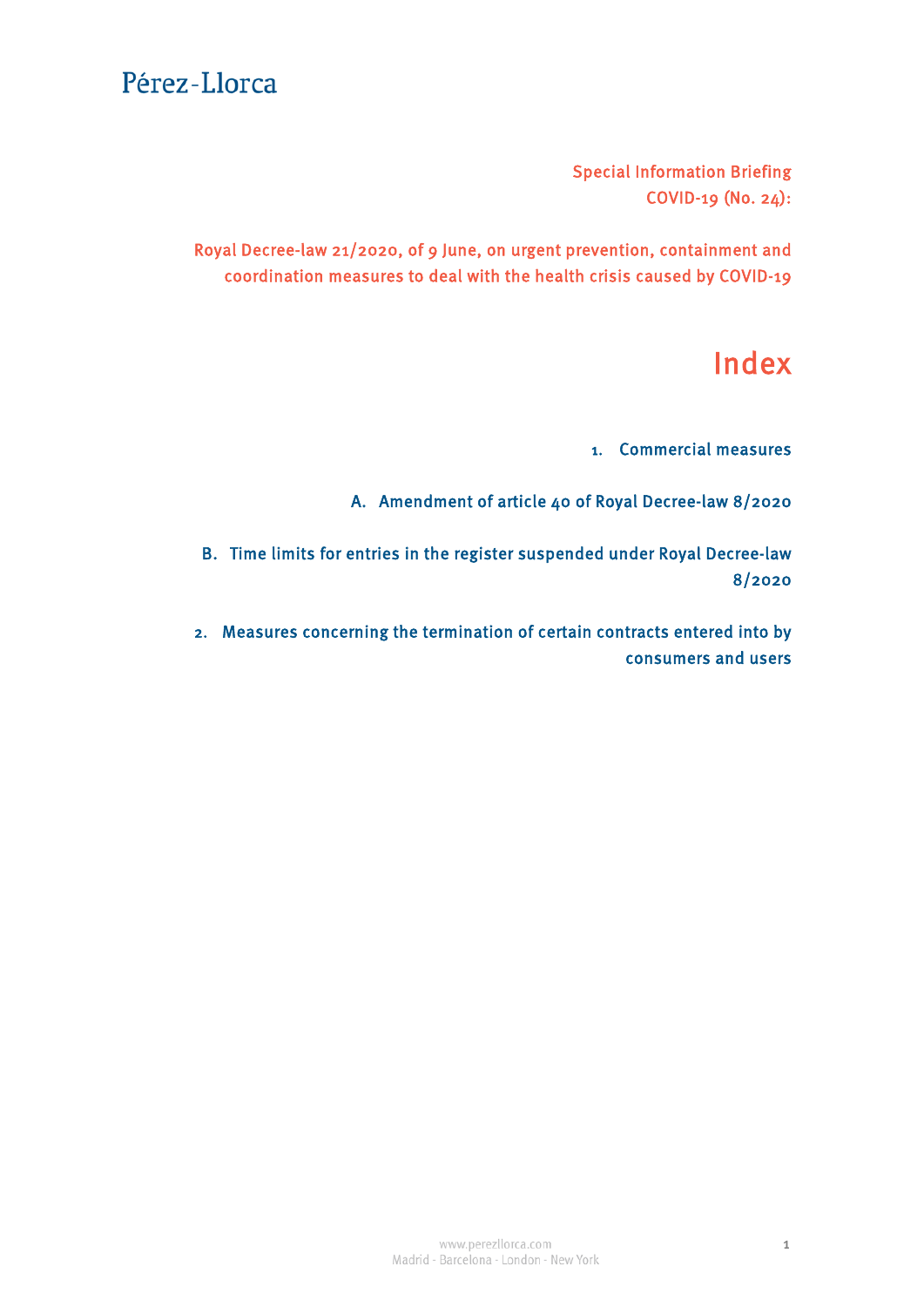#### <span id="page-1-0"></span>Madrid, 11 June 2020

On 10 June 2020, [Royal Decree-law 21/2020, of 9 June, on urgent prevention, containment and](https://www.boe.es/diario_boe/txt.php?id=BOE-A-2020-5895)  [coordination measures to deal with the health](https://www.boe.es/diario_boe/txt.php?id=BOE-A-2020-5895) crisis caused by COVID-19 ("RDL 21/2020") was published in the Official State Bulletin.

The purpose of RDL 21/2020 is to establish urgent prevention, containment and coordination measures which are needed to deal with the health crisis caused by COVID-19, to prevent further waves of infection, and with a view to some provinces, islands and territorial units passing Phase III of the Plan for the Transition to a New Normal, and eventually, the expiration of the validity of the state of alarm declared by Royal Decree 463/2020, of 14 March, and its successive extensions.

This legal briefing analyses the commercial measures, as well as those related to the termination of certain contracts entered into by consumers and users, introduced by RDL 21/2020.

### 1. Commercial measures

### A. Amendment of article 40 of Royal Decree-law 8/2020

The fourth final provision of RDL 21/2020 amends, once again, article 40 of Royal Decree-law 8/2020, of 17 March, on extraordinary urgent measures to address the economic and social impact of COVID-19 ("RDL 8/2020"), which established an extraordinary regulation of the deadlines for the drafting, verification and approval of annual accounts of legal entities governed by private law not covered by article 41 of that legal text, which relates to listed companies.

In particular, sections 1 and 2 of article  $40$  are amended to extend the following possibilities beyond the duration of the state of alarm and, specifically, until 31 December 2020, even if not provided for in the articles of association:

(i) That the meetings of the governing and management bodies of associations, civil and commercial companies, as well as those of the governing boards of cooperatives and the board of trustees of foundations, and the meetings of delegated committees and other mandatory or voluntary committees that have been set up, be held by videoconference or by multiple telephone conference.

This will be possible provided that (i) all members of the body have the necessary means to do so, (ii) the secretary of the body recognises their identity, and (iii) this information is included in the corresponding minutes, which must be forwarded immediately to the e-mail addresses of each of the participants.

In these situations, the meeting will be deemed to have been held at the registered address of the legal entity.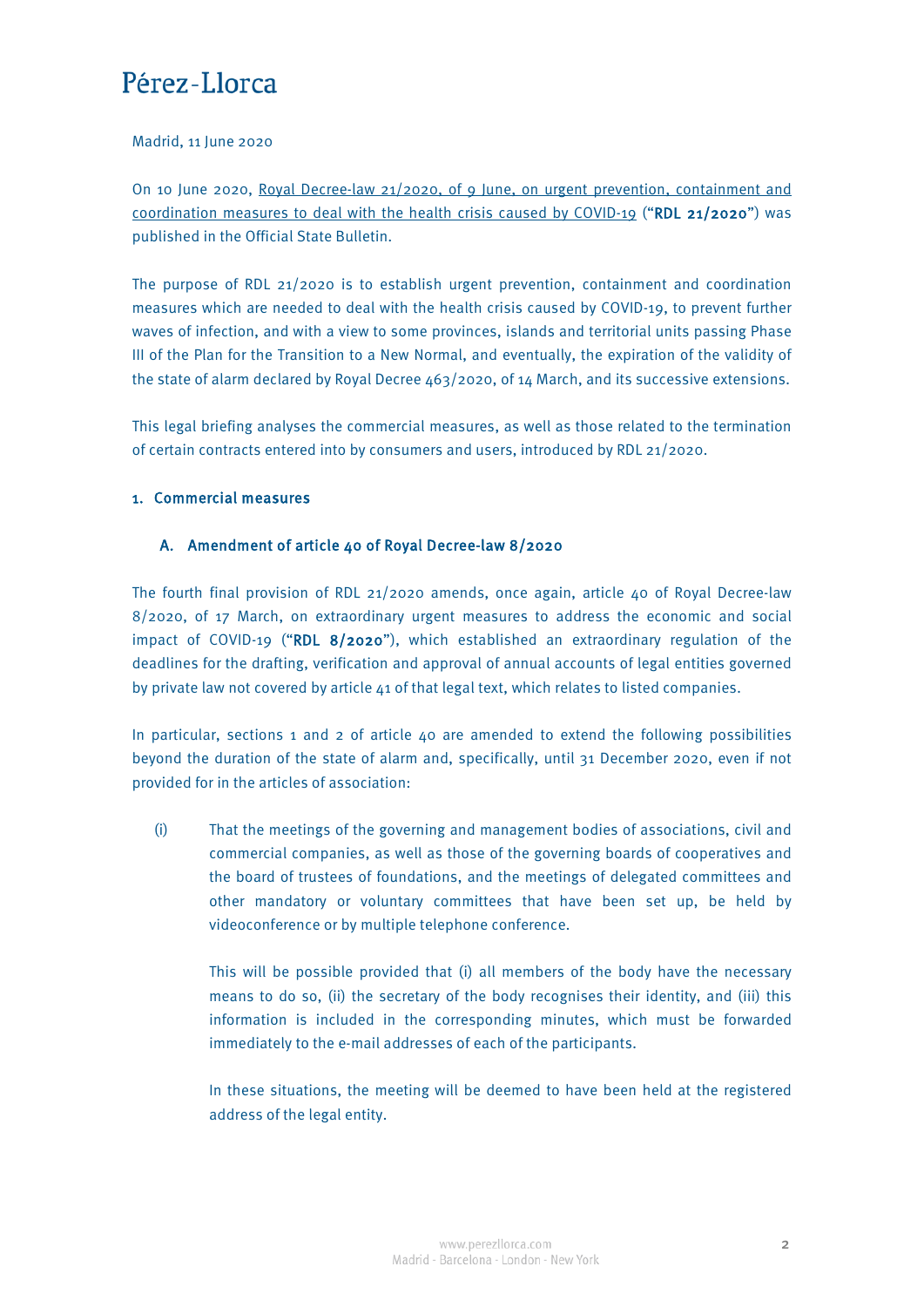- <span id="page-2-0"></span>(ii) That meetings or assemblies of associates or partners be held by videoconference or by multiple telephone conference, provided that (i) all persons that are entitled to attend, or their representatives, have the necessary means to do so, (ii) the secretary of the body recognises their identity, and (iii) this information is included in the corresponding minutes, which must be forwarded immediately to the corresponding email addresses.
- (iii) That the resolutions of the governing and management bodies of associations, civil and commercial companies, as well as those of the governing boards of cooperatives and the board of trustees of foundations, and the resolutions of delegated committees and other mandatory or voluntary committees that have been set up, be adopted in writing and without holding a meeting.

This will be possible provided that it has been decided by the chairman and requested by at least two of the members of the relevant body. In these situations, the meeting will be deemed to have been held at the registered address of the legal entity.

### B. Time limits for entries in the register suspended under Royal Decree-law 8/2020

Article 42 of RDL 8/2020 suspended the period of expiration of registry entries during the period of validity of the Royal Decree that declared the state of alarm. RDL 21/2020 now lifts this suspension, repealing article 42 of RDL 8/2020 and establishing that, from 10 June 2020, the suspension of the period of expiration of registry entries subject to cancellation due to the passing of time has been lifted, and that the calculation of the time limit resumed on that same date.

### 2. Measures concerning the termination of certain contracts entered into by consumers and users

Article 36 of Royal Decree-law 11/2020, of 31 March, adopting additional urgent social and economic measures to deal with COVID-19 ("RDL 11/2020") established the right for consumers and users to terminate certain contracts without penalty. The fifth final provision of RDL 21/2020 now amends sections 1 and 4 of this article as follows:

- (i) By extending the application of article 36.1 to contracts where performance has become impossible as a result of the measures imposed by the different authorities during the de-escalation or "new normal" phases, once the state of alarm is no longer in force.
- (ii) By adapting it to the content of [Recommendation \(EU\) 2020/648, on vouchers offered](https://eur-lex.europa.eu/legal-content/EN/TXT/PDF/?uri=CELEX:32020H0648&from=ES)  [to passengers and travellers as an alternative to reimbursement for cancelled package](https://eur-lex.europa.eu/legal-content/EN/TXT/PDF/?uri=CELEX:32020H0648&from=ES)  [travel and transport services in the context of the COVID-19 pandemic:](https://eur-lex.europa.eu/legal-content/EN/TXT/PDF/?uri=CELEX:32020H0648&from=ES)
	- on the one hand, it is pointed out that the possibility of issuing vouchers in